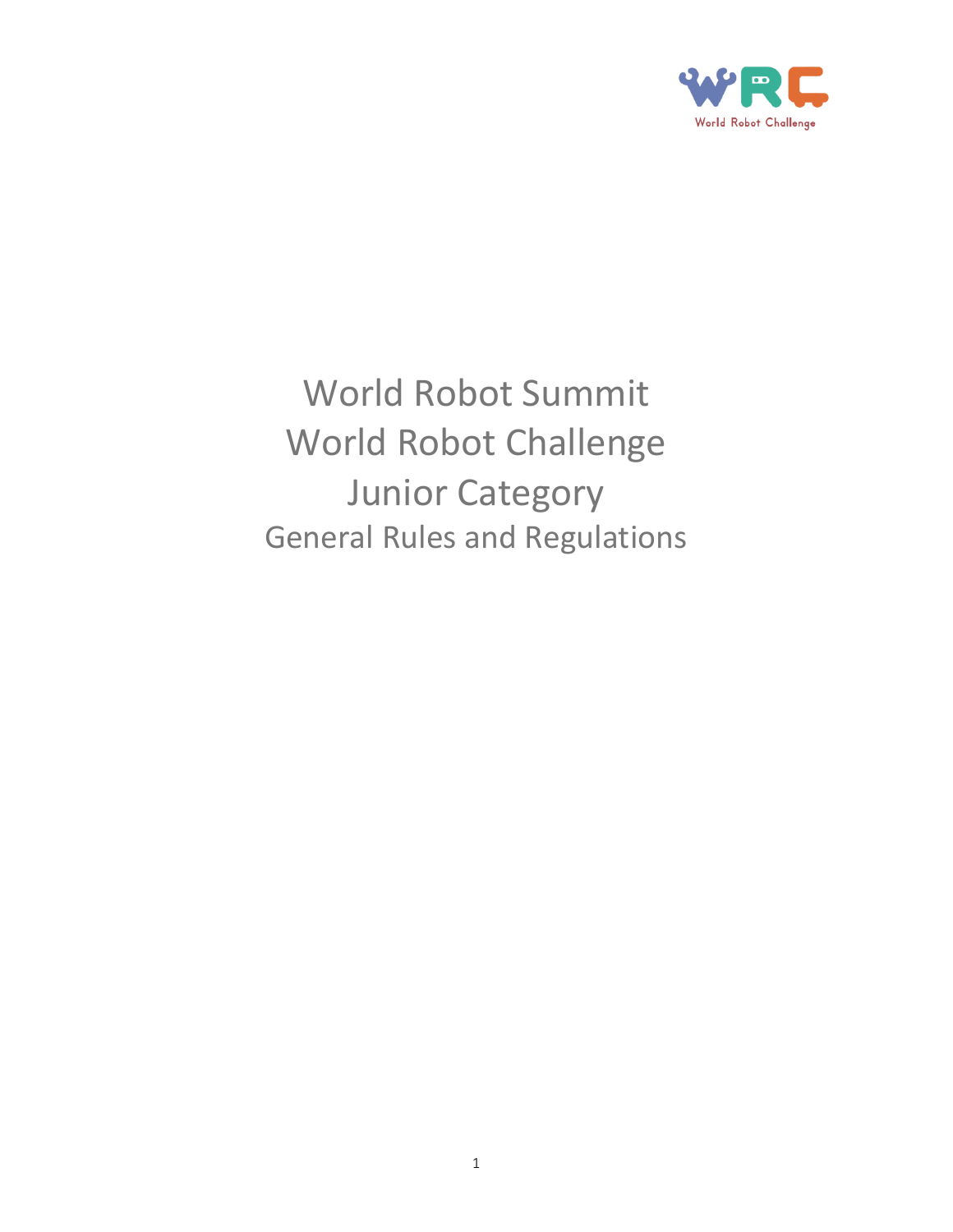

## Table of Contents

|                       | <b>JUNIOR CATEGORY</b>                           |                |
|-----------------------|--------------------------------------------------|----------------|
|                       | Junior Category - General Rules                  |                |
| $\mathbf{1}_{\cdot}$  | <b>TEAM SIZE</b>                                 | $\overline{4}$ |
| 2.                    | <b>TEAM MEMBER</b>                               | 4              |
| $\mathcal{B}_{\cdot}$ | <b>ROBOTS</b>                                    | 4              |
| $4_{\cdot}$           | <b>CODE OF CONDUCT</b>                           | 4              |
|                       | 1.4. WRS's SPIRIT                                | 4              |
|                       | 1.5. FAIR PLAY                                   | 4              |
|                       | 1.6. SHARING (DISSEMINATION OF KNOWLEDGE)        | 4              |
|                       | 1.7. EXPECTATION - TEAM                          | 5              |
|                       | 1.8. EXPECTATION - MENTORS AND OTHER ADULTS      | 5              |
|                       | 1.9. EXPECTATION - WRS ORGANIZERS AND VOLUNTEERS | 5              |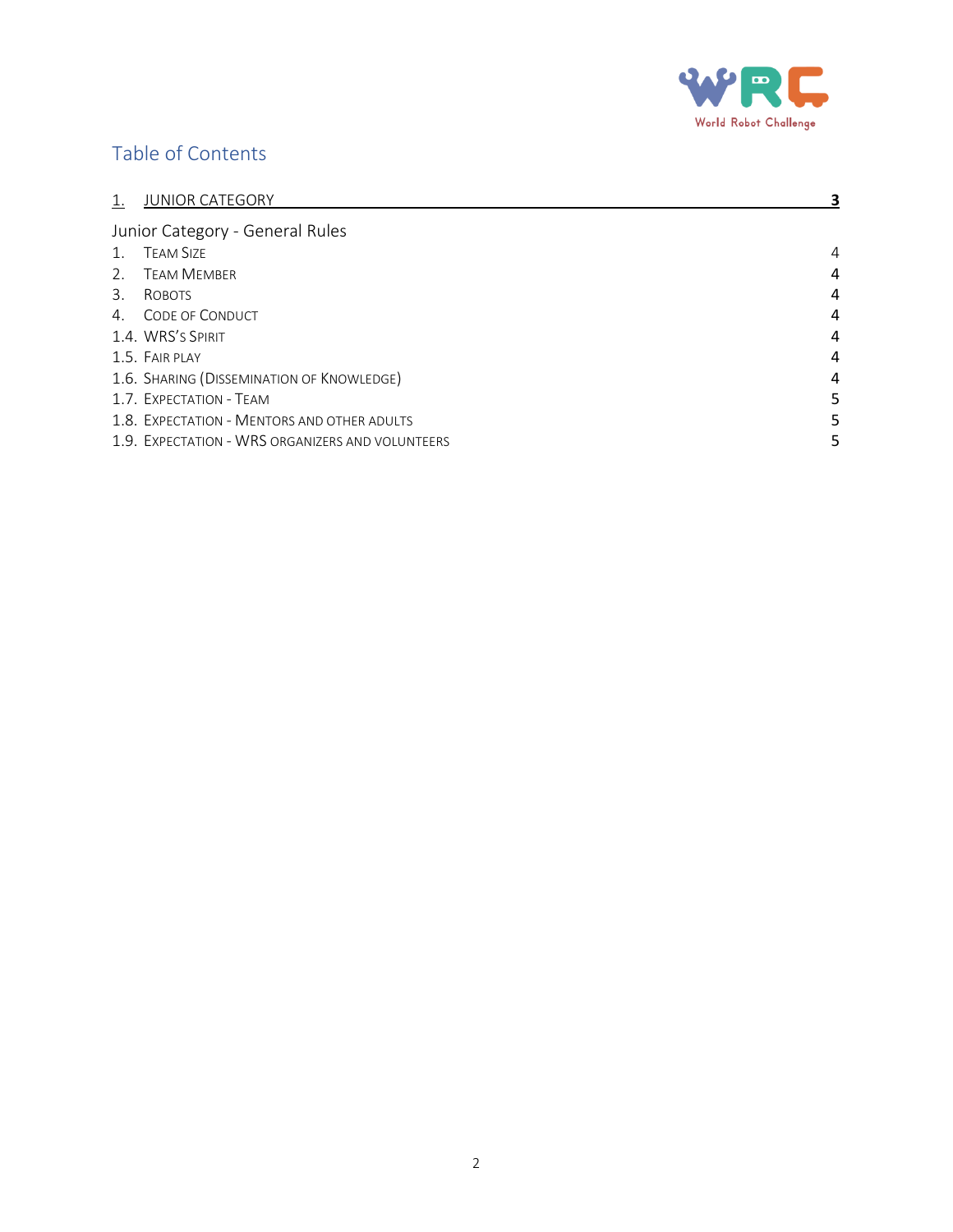

# **Introduction to World Robot Summit Junior Category**

## <span id="page-2-0"></span>1. Junior Category

The World Robot Summit – World Robot Challenge Junior Category offers competitions for students up to 19 years of age. It aims to promote STEM Computing learning as well as the understanding of human-robot co-existence (Co-Bot) among participating students. In addition, it prepares students to participate in robotics and A.I. research and development in the future.

There are two challenges in the Junior category – *Junior Home Robot Challenge and Junior School Robot Challenge*. *Junior Home Robot Challenge* is a task-oriented competition in which a team of students builds and programs a robot that completes a set of domestic tasks. *Junior School Robot Challenge* is an open-task competition in which a team of students programs and/or develops software to control a social robot to be used in school environment. Each team develops a creative idea for using a social robot in school or at home, and realizes their idea using a social robot. The social robot used in Junior School Robot Challenge is a standard platform, which to be used by all teams.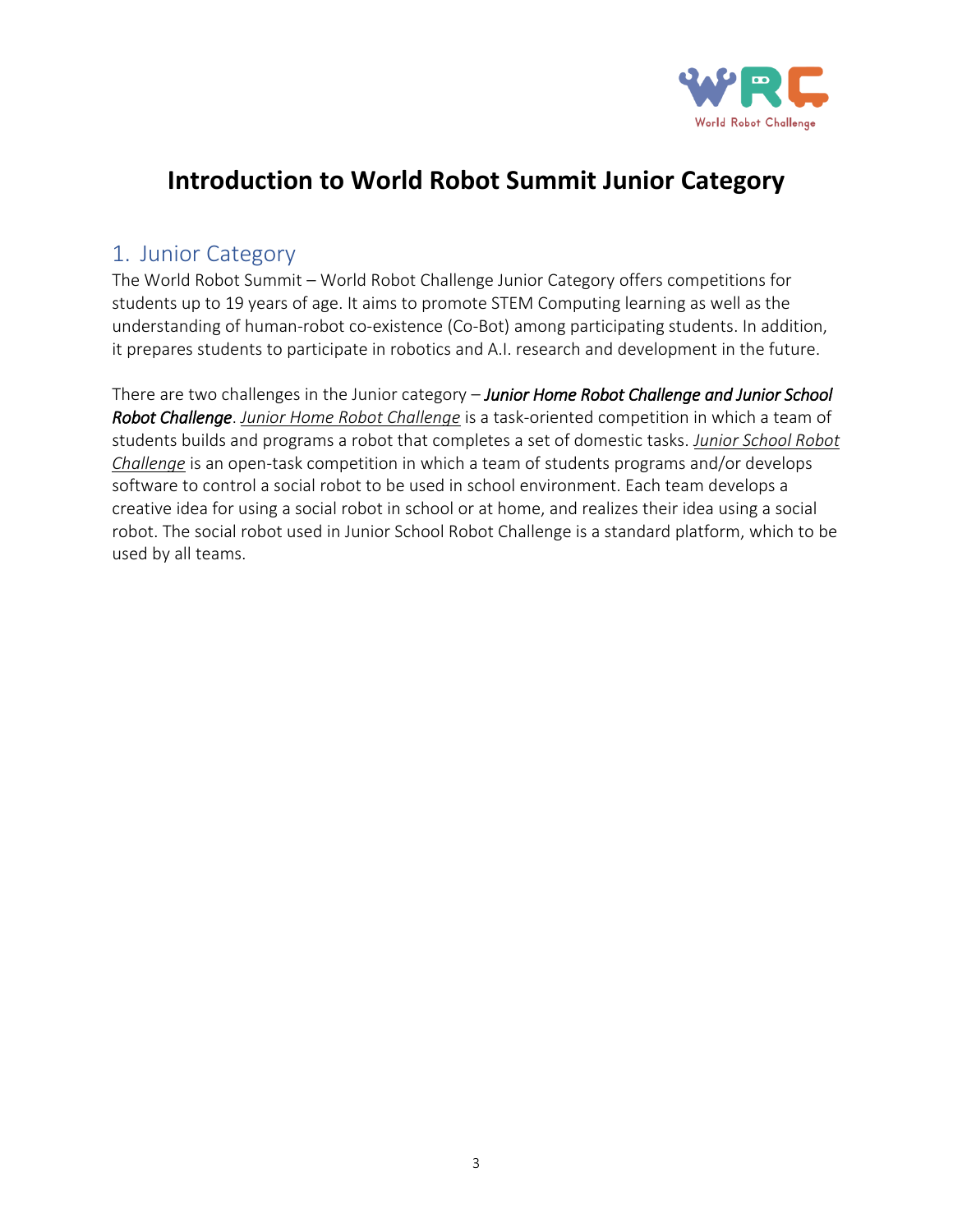

# **Junior Category General Rules**

## <span id="page-3-0"></span>1. Team Size

World Robot Summit (WRS) strongly believes working in teams to accomplish the same goal with the team members provides important learning opportunity for young engineers/robotists. Because of this reason, Junior Category teams should have more than one member to participate in its competitions. Maximum team size is set to be 6 members for World Robot Summit 2018.

A team member(s) and/or robot(s) cannot be shared between teams.

## <span id="page-3-1"></span>2. Team Member

The maximum age of Junior team members is 19-year-old.

## <span id="page-3-2"></span>3. Robots

Robots must be built and/or programmed solely by team members. No adults and/or non-team members should be heavily involved in such activities.

## <span id="page-3-3"></span>4. Code of Conduct

### <span id="page-3-4"></span>1.4. WRS's Spirit

- 1.4.1. All participants, including team members and mentors, will recognize and respect the WRS's mission. Participants should work toward the realization of "Robotics for Happiness" in the future.
- 1.4.2. What is most important is what you gained, found and learned through your experience participating in the competition. The competition will provide you with a lifelong learning experience to meet and collaborate with teams and their mentors from all over the world.

### 1.5. Fair play

- <span id="page-3-5"></span>1.5.1. All teams are expected obey the RuleBook.
- 1.5.2. All teams are expected to demonstrate a sportsmanship.
- 1.5.3. Anyone deliberately interfere with or damage robots or/and settings will be disqualified or denied the access to the competition venue.
- 1.5.4. All teams are expected to help each other when someone is in need.
- 1.5.5. All teams are expected to collaborate with other teams whenever possible.

### <span id="page-3-6"></span>1.6. Sharing (Dissemination of Knowledge)

- 1.6.1. Teams are expected to share their technological, engineering, programming achievements other teams after the competition through their website, poster session, presentations and workshops.
- 1.6.2. Teams' achievements may be published on the WRS Junior Challenge web site following the competition.